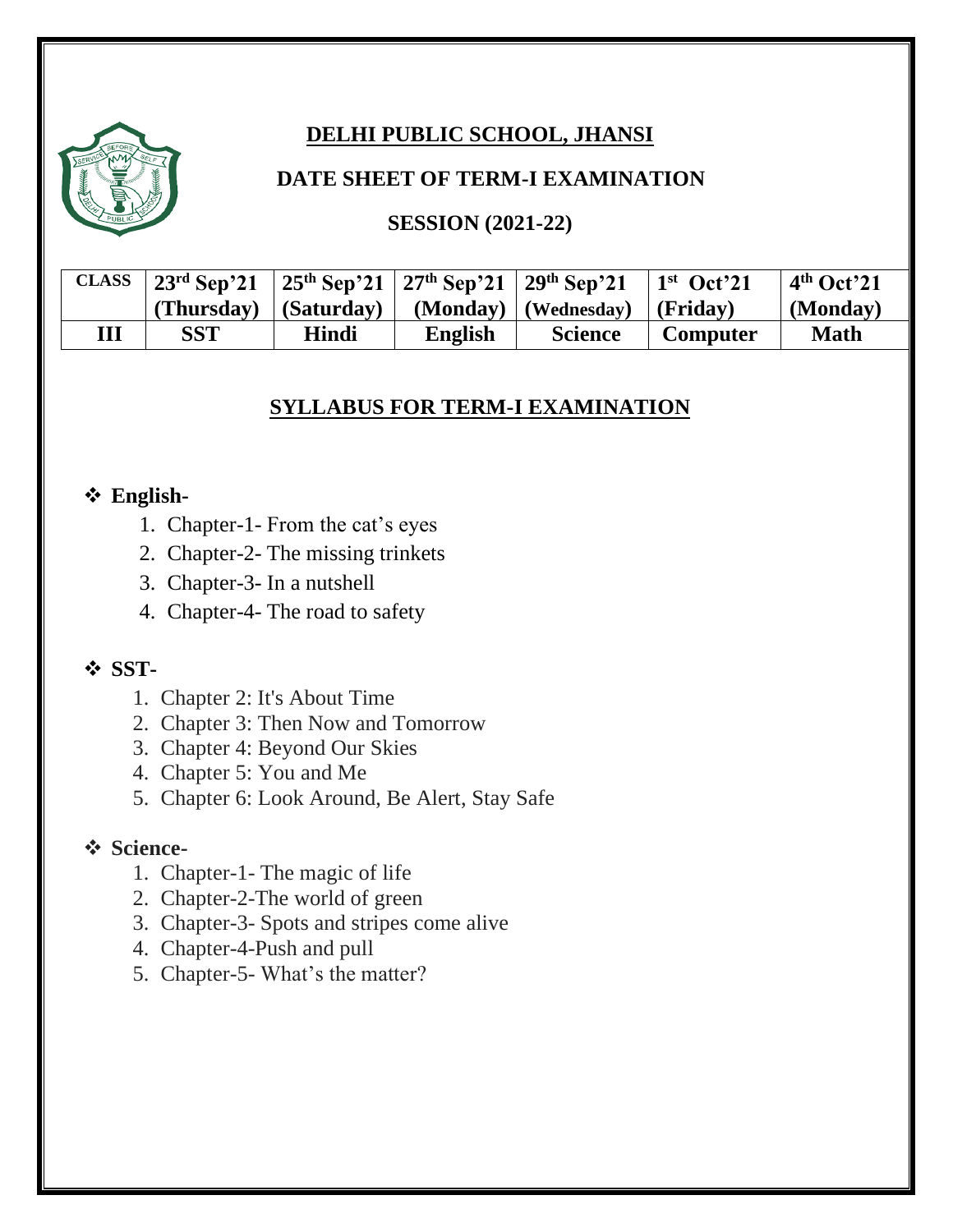# ❖ **Hindi-**

## **ह िंदी साह त्य**

- 1. पाठ -2 शेखीबाज मक्खी
- $2.$  पाठ -3 चांद वाली अम्मा
- 3. पाठ 5 बहादुर बित्तो

## **ह िंदी व्याकरण**

- 1. पाठ 1- भाषा
- 2. पाठ 5 -बलांग
- 3. पाठ-6 वचन

### ❖ **Math-**

- 1. Chapter-2-Numbers up to 4-digits
- 2. Chapter-3-Add and subtract
- 3. Chapter-4- Multiplication
- 4. Chapter-5- Division 1
- 5. Chapter-6- Measurement

## ❖ **Computer-**

- 1. Chapter-1-How a computer works
- 2. Chapter-2- Windows 7 operating system
- 3. Chapter-3- Enhance a drawing with paint tools
- 4. Chapter-4- Hello, Logo Turtle
- 5. Chapter-5- Walking with Logo Turtles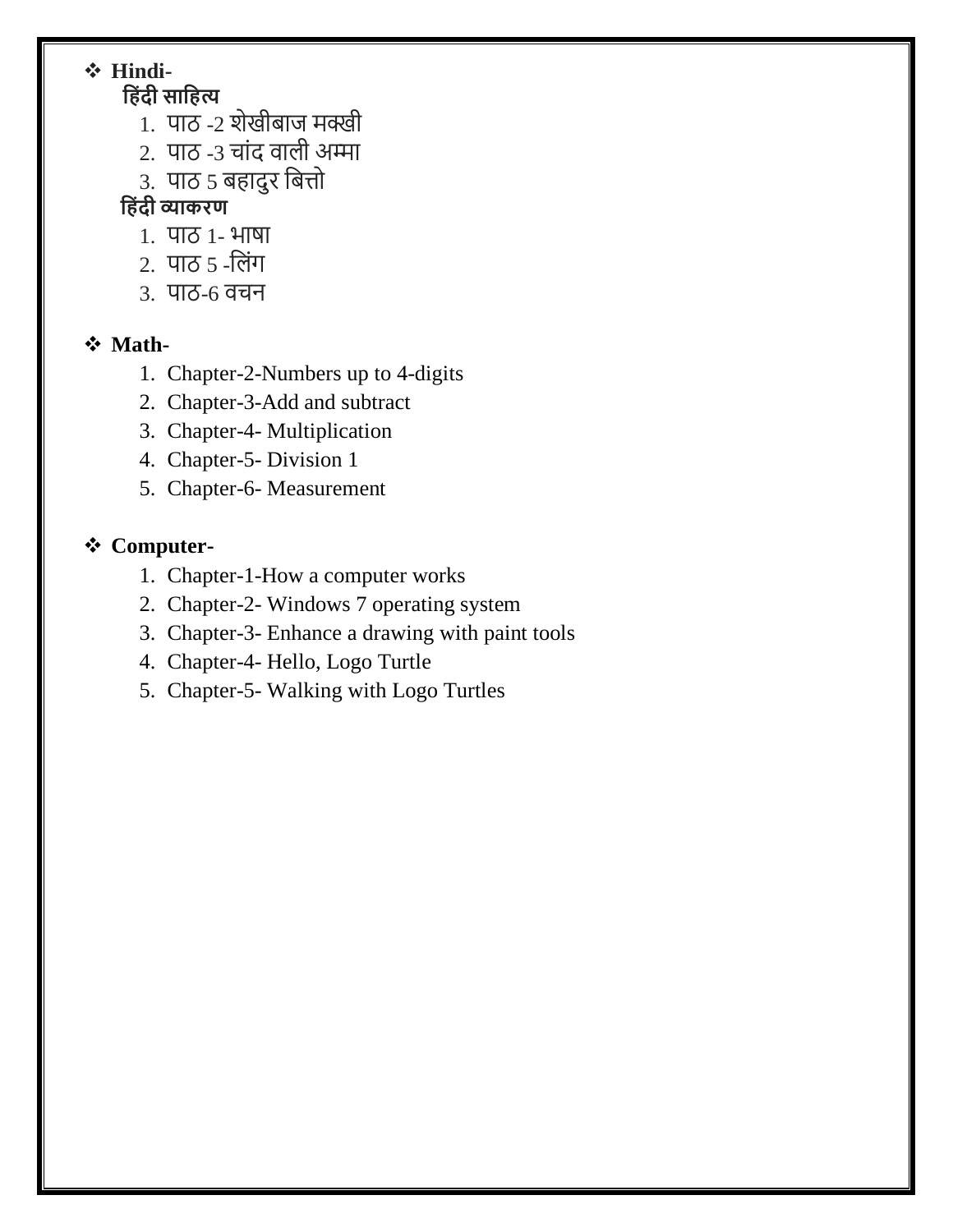

# **DELHI PUBLIC SCHOOL, JHANSI REVISION PLAN CLASS-III**

# **Subject- Math**

| Date                 | <b>Chapter Name</b>            | Revision and worksheet / Test |
|----------------------|--------------------------------|-------------------------------|
| $10^{th}$ Sep        | Ch-2- Numbers (up to 4-digits) | Revision                      |
| $11th$ Sep           | Ch-2- Numbers (up to 4-digits) | <b>Test</b>                   |
| $13th$ Sep           | Ch-3- Add and Subtract         | Revision                      |
| $14th$ Sep           | Ch-3- Add and Subtract         | <b>Test</b>                   |
| $15th$ Sep           | Ch-4- Multiplication 1         | Revision                      |
| $16th$ Sep           | Ch-4- Multiplication 1         | <b>Test</b>                   |
| $17th$ Sep           | Ch-5-Division 1                | Revision                      |
| $18th$ Sep           | Ch-5-Division 1                | <b>Test</b>                   |
| 20 <sup>th</sup> Sep | Ch-6- Measurement              | Revision                      |
| $21^{st}$ Sep        | Ch-6- Measurement              | <b>Test</b>                   |

# **Subject-Science**

| Date                 | <b>Chapter Name</b>                        | Revision and worksheet / Test |
|----------------------|--------------------------------------------|-------------------------------|
| $10^{th}$ Sep        | Chapter-1- The magic of life               | Oral revision of chapter      |
| $11th$ Sep           | Chapter-2- The world of greens             | Oral revision of chapter      |
| $13th$ Sep           | Chapter-1 and 2                            | Written test                  |
| $14th$ Sep           | Chapter-3- Spots and stripes<br>come alive | Oral revision of chapter      |
| $15th$ Sep           | Chapter-3 and 4                            | Oral revision                 |
| $16th$ Sep           |                                            |                               |
| $17th$ Sep           |                                            |                               |
| 18 <sup>th</sup> Sep | Chapter-5- What's the matter?              | Oral revision of chapter      |
| $20th$ Sep           | Chapter-5                                  | Written test                  |
| $21st$ Sep           | Chapter-1 to 5                             | Oral revision                 |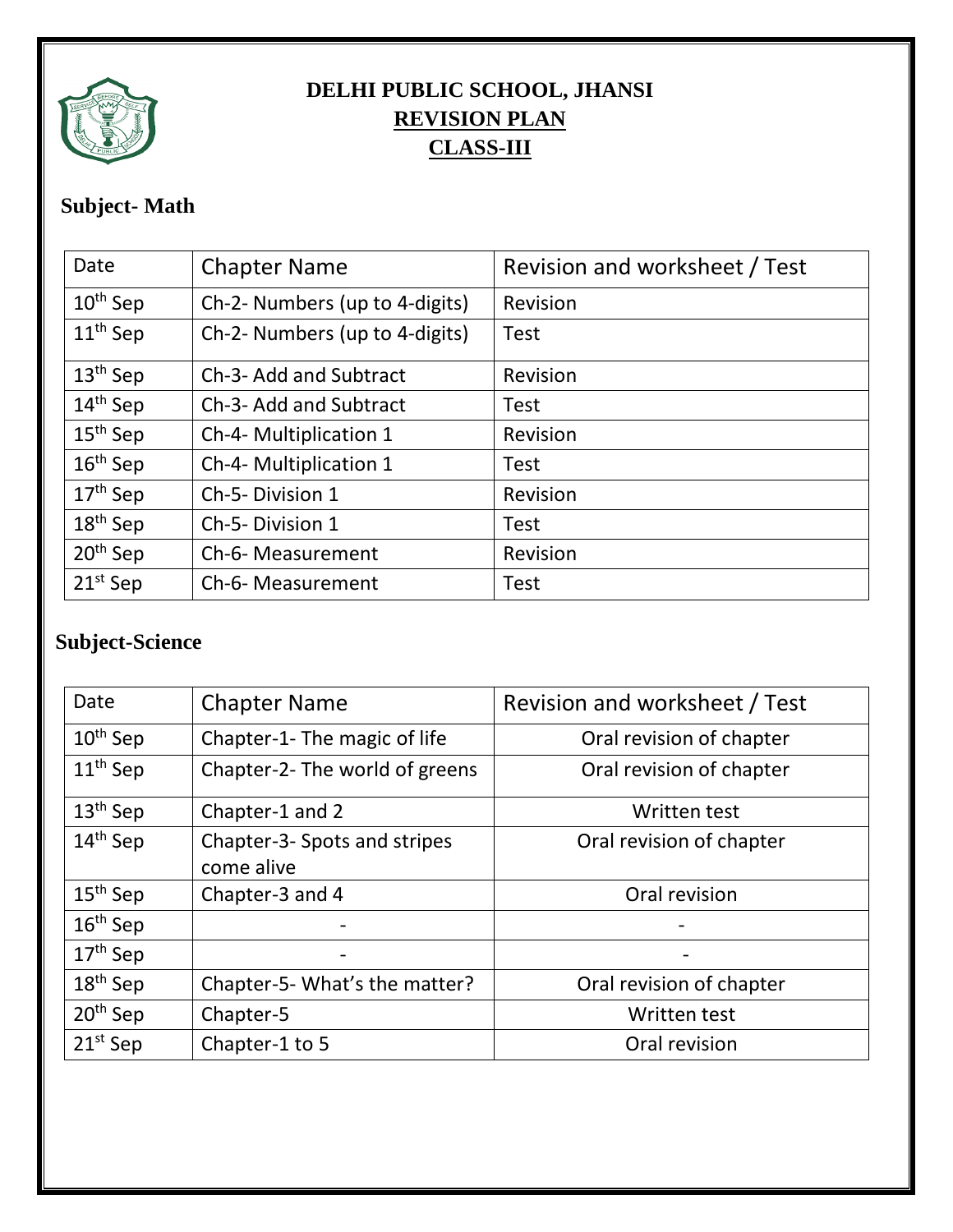# **Subject- Hindi**

| Date          | <b>Chapter Name</b>       | Revisionandworksheet/Test |
|---------------|---------------------------|---------------------------|
| $10^{th}$ Sep | पाठ 2 शेखीबाज मक्खी       | मौखिक रिवीजन              |
| $11th$ Sep    | पाठ 2 शेखीबाज मक्खी       | टेस्ट                     |
| $13th$ Sep    | पाठ 3 चांद वाली अम्मा     | मौखिक रिवीजन              |
| $14th$ Sep    | पाठ 3 चांद वाली अम्मा     | टेस्ट                     |
| $15th$ Sep    | पाठ 5 बहादुर बित्तो       | मौखिक रिवीजन              |
| $16th$ Sep    | पाठ 5 बहादुर बित्तो       | टेस्ट                     |
| $17th$ Sep    | पाठ 1 भाषा एवं पाठ 5 लिंग | मौखिक रिवीजन              |
| $18th$ Sep    | पाठ 1 भाषा एवं पाठ 5 लिंग | टेस्ट                     |
| $20th$ Sep    | पाठ ६ वचन                 | मौखिक रिवीजन              |
| $21st$ Sep    | पाठ 6 वचन                 | टेस्ट                     |
|               |                           |                           |

# **Subject- SST**

| Date       | <b>Chapter Name</b>                                                                                           | <b>Revision and Quiz of 20 marks</b> |
|------------|---------------------------------------------------------------------------------------------------------------|--------------------------------------|
| $10th$ Sep | Chapter 2: It's About Time<br>Chapter 3: Then Now and<br>Tomorrow<br>Chapter 4: Beyond Our Skies              | Revision                             |
| $11th$ Sep | Chapter 2: It's About Time<br>Chapter 3: Then Now and<br>Tomorrow<br>Chapter 4: Beyond Our Skies              | <b>Test</b>                          |
| $15th$ Sep | Chapter 4: Beyond Our Skies<br>Chapter 5: You and Me<br>Chapter 6: Look Around, Be Alert,<br><b>Stay Safe</b> | Revision                             |
| $17th$ Sep | Chapter 4: Beyond Our Skies<br>Chapter 5: You and Me<br>Chapter 6: Look Around, Be Alert,<br><b>Stay Safe</b> | <b>Test</b>                          |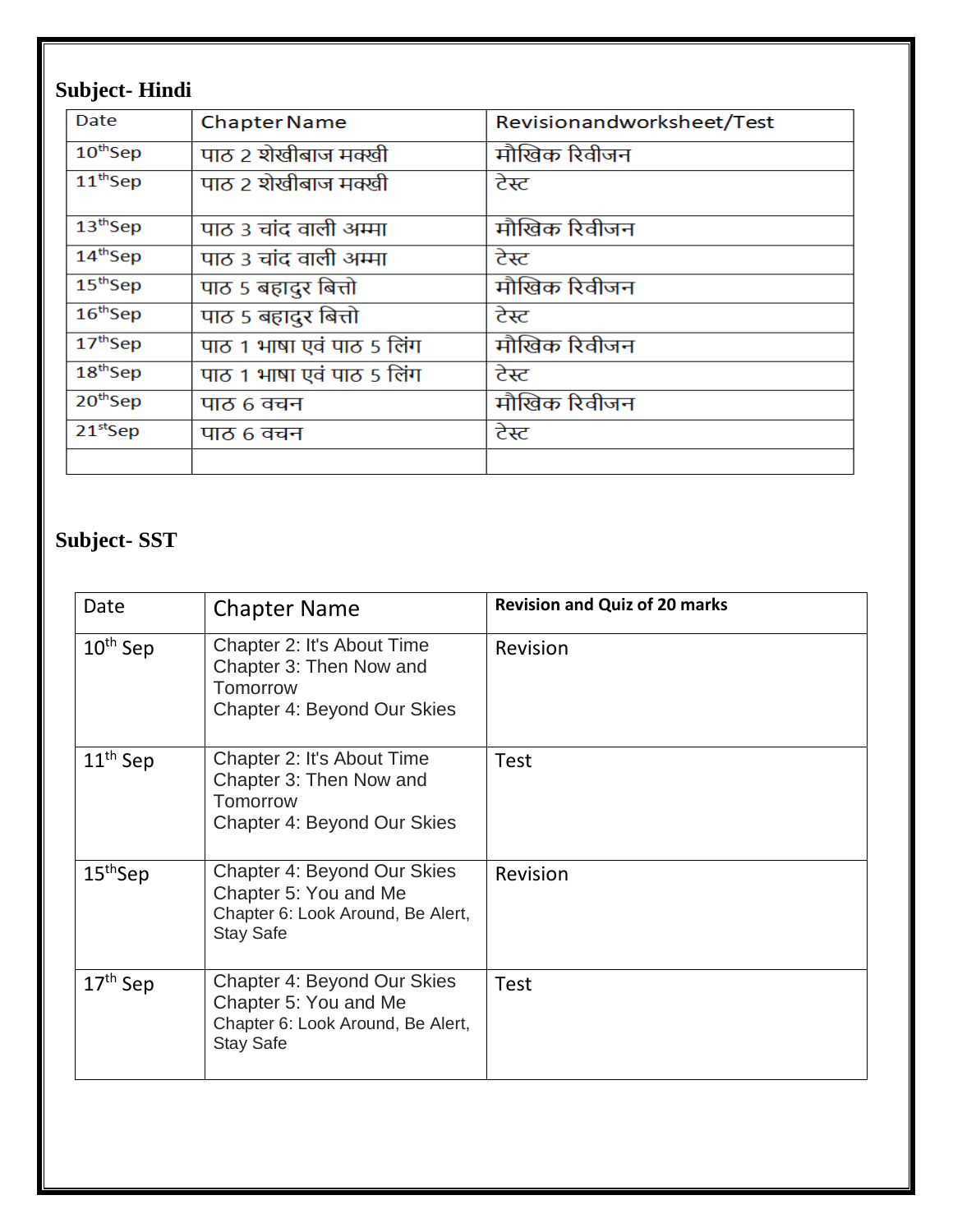# **Subject- English**

| Date        | <b>Chapter Name</b>         | <b>Revision and Test (20 marks)</b> |
|-------------|-----------------------------|-------------------------------------|
| 10 Sept, 21 | From The Cat's Eyes         | <b>Revision</b>                     |
| 11 Sept, 21 | From The Cat's Eyes         | <b>Test</b>                         |
| 13 Sept, 21 | <b>The Missing Trinkets</b> | <b>Revision</b>                     |
| 14 Sept, 21 | <b>The Missing Trinkets</b> | <b>Test</b>                         |
| 15 Sept, 21 |                             |                                     |
| 16 Sept, 21 |                             |                                     |
| 17 Sept, 21 | In A Nutshell               | <b>Revision</b>                     |
| 18 Sept, 21 | In A Nutshell               | <b>Test</b>                         |
| 20 Sept, 21 | The Road To Safety          | <b>Revision</b>                     |
| 21 Sept, 21 | The Road To Safety          | <b>Test</b>                         |

**Subject- Computer**